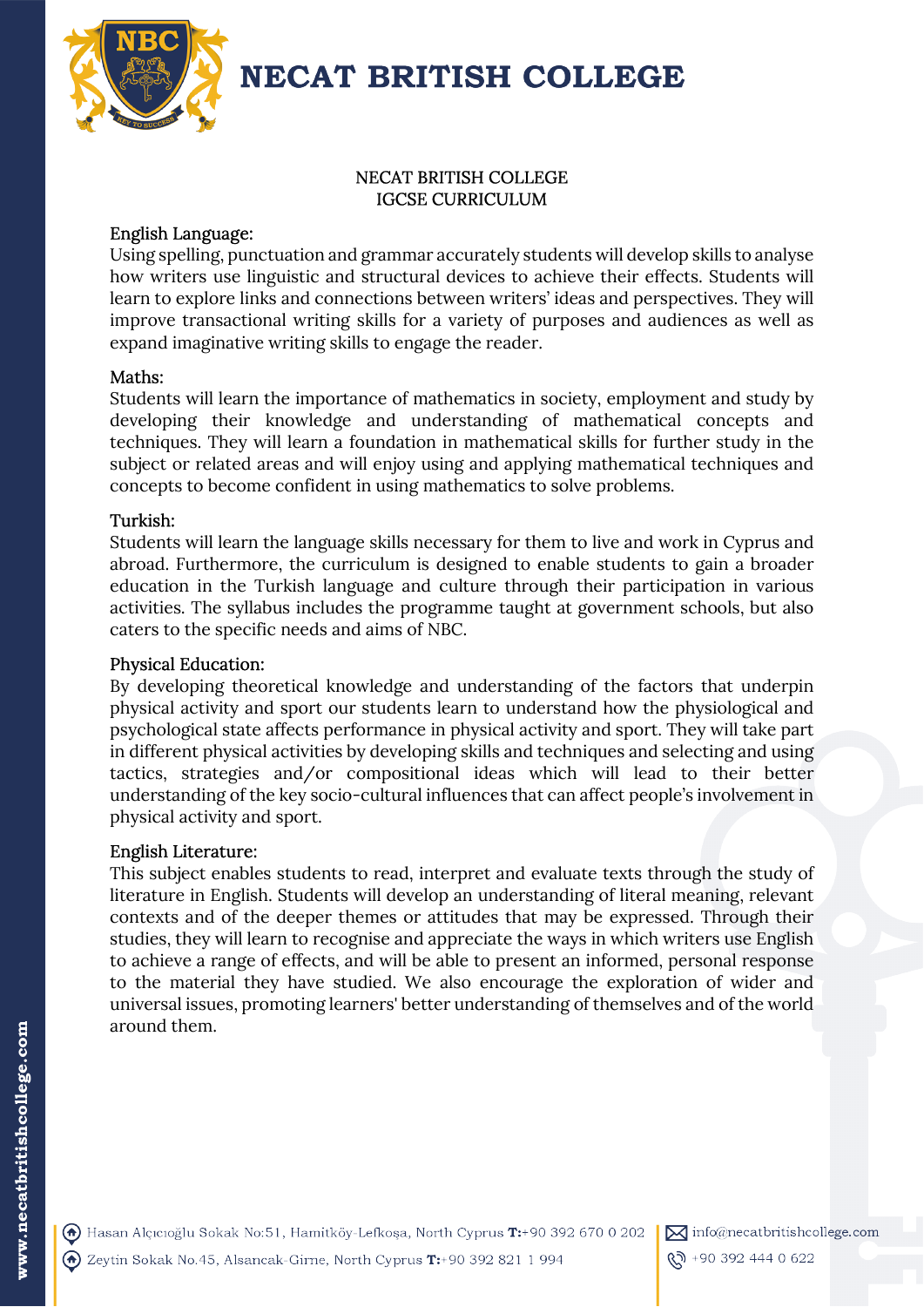

# Geography:

Students will develop a 'sense of place' by looking at the world around them on a local, regional and global scale. They will examine a range of natural and man-made environments, and study some of the processes that have affected their development. They will also look at the ways in which people interact with their environment, and the opportunities and challenges an environment can present, thereby gaining a deeper insight into the different communities and cultures that exist around the world.

### History:

The History syllabus looks at some of the major international issues of the nineteenth and twentieth centuries, as well as covering the history of particular regions in more depth. The emphasis is on both historical knowledge and on the skills required for historical research. Students develop an understanding of the nature of cause and effect, continuity and change, similarity and difference and find out how to use and understand historical evidence as part of their studies.

#### French or German:

The aim is to develop students ability to use the language effectively for practical communication. It is based on the linked language skills of listening, reading, speaking and writing, and these are built on as students progress through their studies. The curriculum also aims to offer insights into the culture of countries where French or German is spoken, thus encouraging positive attitudes towards language learning and towards speakers of other languages.

#### Biology:

The Biology syllabus helps students to understand the technological world in which they live, and take an informed interest in science and scientific developments. They gain an understanding of the basic principles of biology through a mix of theoretical and practical studies.

### Human Biology:

Students will learn about the structure and functions of the human body while developing their experimental skills. They study human biology at all levels, from cells and tissues up to bones, muscles and joints as well as the internal organs and their functions. They will develop an understanding of how the human organism maintains itself and also learn how humans can modify their environment and behaviour to produce healthy conditions for present and future populations.

#### Chemistry & Physics:

Students learn to understand the technological world in which they live, and take an informed interest in science and scientific developments. They gain an understanding of the basic principles of Chemistry and Physics through a mix of theoretical and practical studies. As they progress, they understand how science is studied and practiced, and become aware that the results of scientific research can have both good and bad effects on individuals, communities and the environment.

A Hasan Alçıcıoğlu Sokak No:51, Hamitköy-Lefkoşa, North Cyprus T:+90 392 670 0 202 A Zeytin Sokak No.45, Alsancak-Girne, North Cyprus T:+90 392 821 1 994

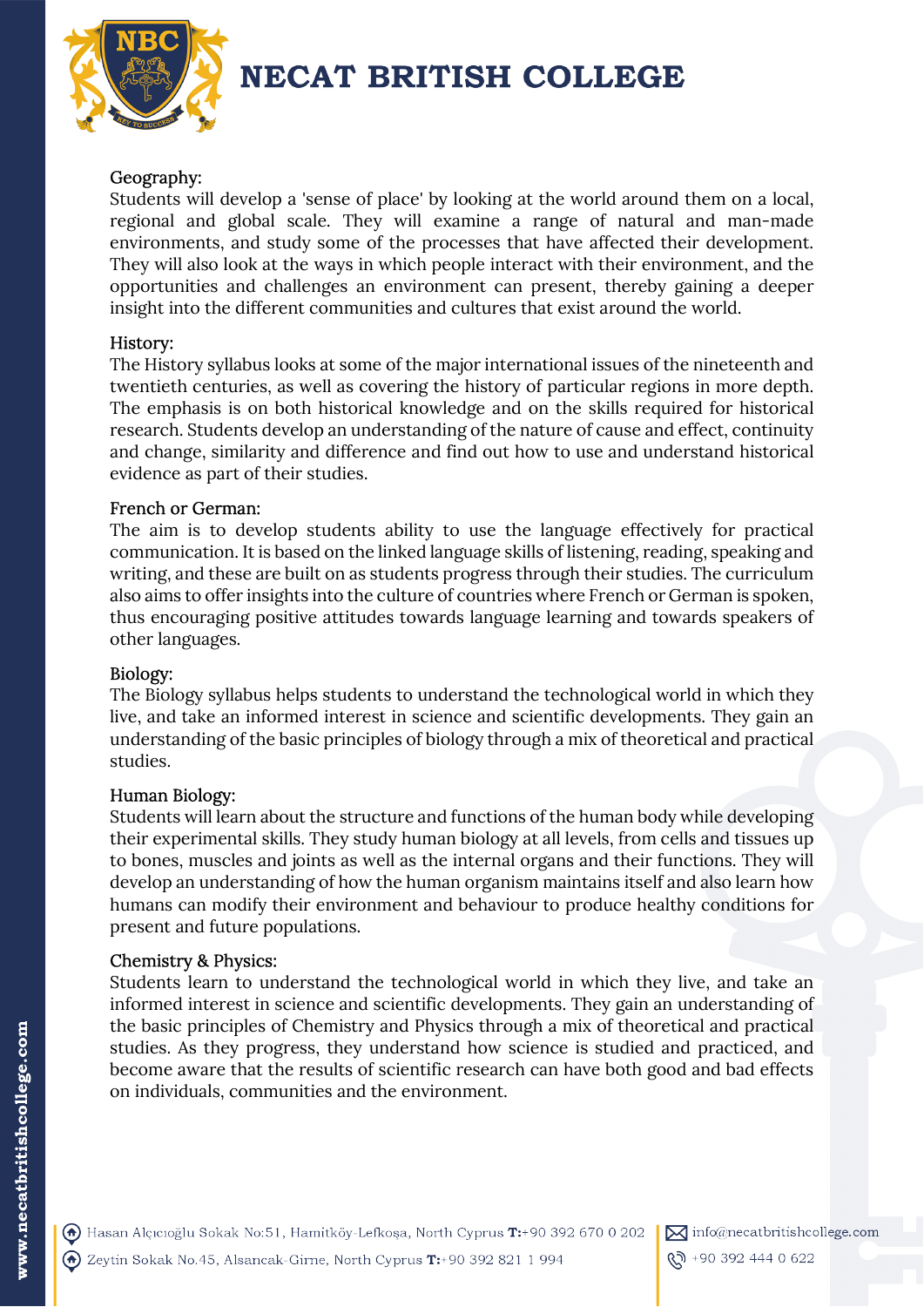

# Computer Science:

Students will develop knowledge, understanding and the capability to evaluate the theory of Computer Science - data representation and transmission, practical problem solving and programming using algorithms and a high level program language as well as the use and need for different types of operating systems, high and low level programming languages, the computer architecture and the fetch-execute cycle.

## ICT:

The Information Communication Technology subject encourages our students to develop lifelong skills which will be useful to them in their work across the curriculum and prepare them for future employment. They will develop an understanding of the implications of technology in society, including social, economic and ethical uses and an awareness of the ways ICT can help in home, learning and work environments.

# Art:

Students will develop ideas through investigations, demonstrating critical understanding of sources and refine work by exploring ideas, selecting and experimenting with appropriate media, materials, techniques and processes. They will learn to record ideas, observations and insights relevant to their intentions as work progresses. Students will explore both contemporary and historical sources of art, craft and design first hand within their surroundings and environments. They will develop the skill of selecting their best and most appropriate work for presentation.

# Design Technology:

Enables students to identify, consider and solve problems through creative thinking, planning and design, and by working with different media, materials and tools. As a result, they gain greater technical and design awareness, while developing skills such as initiative, resourcefulness, enquiry and ingenuity. They also develop the communication skills central to design making and evaluation.

## Food Technology:

Students will be introduced to both the theoretical and practical aspects of buying and preparing food. Dealing with diet and health in everyday life, they will study the nutritional value of basic foods and develop the skills required to produce a balanced family meal. Consumer awareness is encouraged, as are high standards of personal and kitchen hygiene, especially when students put their knowledge into practice in order to produce creative and enjoyable dishes.

# Textiles:

By following this theoretical and practical syllabus, students will cover a range of topics including the use of textiles, style and choice of clothing, use of patterns, fitting and assembling garments, and how to care for clothing. The aim is to develop students' creative and aesthetic awareness, stimulating an enjoyment in the creative use of textiles. They will also develop a discriminating and informed approach to the marketing of clothes, learning how to assess suitability and recognise quality, in the context of fashion and textiles.



 $\boxtimes$  info@necatbritishcollege.com